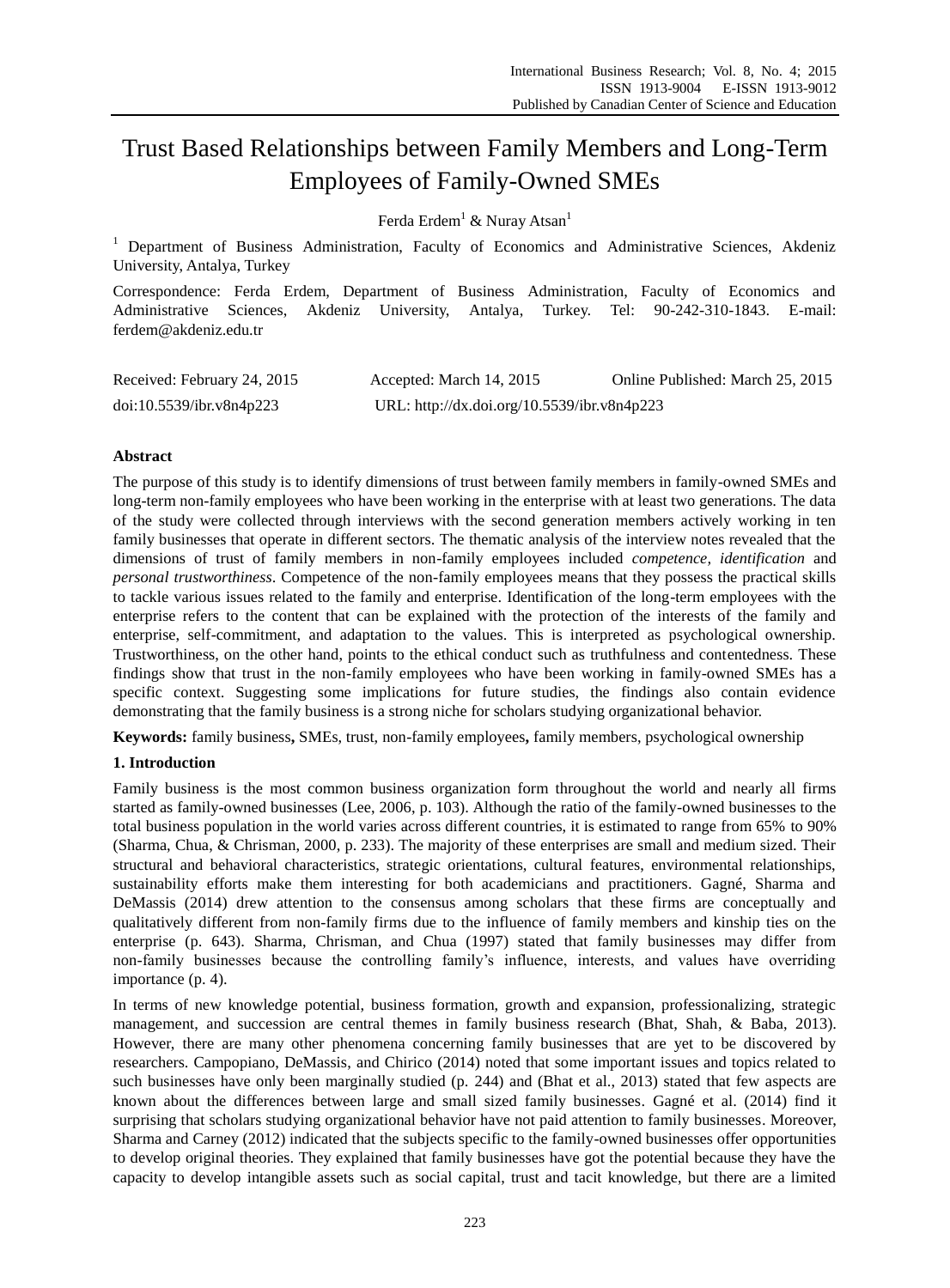number of studies on these topics due to measurement difficulties (p. 234). Recently, some researchers have also underlined this issue. For example, Rafaeli (2013) argued that the emotional aspects in family-owned businesses are not known adequately. Bee and Neubaum (2014) drew attention to the fact that the context of family businesses provide researchers with opportunities; as a matter of fact, one of the research questions they suggest is whether the emotions that non-family managers experience are different from the emotions that managers in non-family businesses experience (p. 331).

Family business is one of the most powerful forms of social capital; however, it has still not received the attention it deserves. In fact, it is possible to see that the issue of trust is often mentioned when stewardship and agency theories are adapted to family businesses (Henssen, Voordeckers, Lambrechts, & Koiranen, 2014). Nonetheless, lack of studies focusing directly on trust relationships in the specific context of these businesses is strongly felt. Particularly, trust may be a key variable to understand different aspects of relationships between the family members and non-family members. Some non- family employees have been in the business working with family members from several generations; these employees have witnessed the history of the family and the business. Hence, this situation cannot be explained through a stable employment policy; probably there are strong special trust relationships between the parties.

#### **2. Trust in Family Businesses**

Trust in interpersonal relationships occurs when either of the parties expects the other party not to do harm to or abuse himself/herself (Rousseau, Sitkin, Burt, & Camerer, 1998) and it has cognitive and affective foundations (McAllister, 1995). Cognitive trust is based on beliefs about competence, integrity, responsibility, credibility, reliability, and dependability (Ribiere & Sitar, 2010, p. 39). However, trust is not only thought but also felt (Kramer, 1999, p. 572); affective trust is built in emotional bonds and parties believe that these sentiments are reciprocated (McAllister, 1995, p. 26). This structure of trust includes the dimensions of benevolence, being interested, loyalty, altruism, commitment, and mutual respect (McAllister, 1995; Mayer, Davis, & Schoorman, 1995; Davis, Schoorman, Mayer, & Tan, 2000; Jarvenpaa, Shaw, & Staples, 2004; Ribiere & Sitar, 2010). In the case of long-term relationships, parties feel committed to each other, which can be explained through empathy and this eventually leads to unconditional trust. In the case of unconditional trust, sense of mutual identification develops (Jones & George, 1998). Moreover, cognitive and affective trust can be related to each other; the relationship starts from perceived cognitive trust and it can be transformed through experiences into affective trust (Erdem & Özen, 2003, p. 131). McAllister (1995) emphasizes that some level of cognition-based trust may be necessary for affect-based trust to develop (p. 30).

As family businesses have more complicated emotional dynamics than other businesses do (Rafaeli, 2013), trust and loyalty distinguish such businesses from others (Eddleston, Chrisman, Steier, & Chua, 2010; Sundaramurthy, 2008; Eddleston & Morgan, 2014). According to Sundaramuthy (2008), family business is a dynamic beyond economic rationality, and trust is a fundamental value for such businesses (p. 89). Carlock and Ward (2001) argue a family business makes valuing trust and creating a trusting environment the foundation of their planning and management systems (p. 11), and trust becomes *progressively* family's capital.

Gagné et al. (2014) claim that the factors influencing trust may vary since family and non-family members have different relationships that are based on different norms. In fact, often harmony or disagreement between family members and non-family employees may arise directly because of a trust problem. For example, nepotism is an important reason for distrust of non-family employees. Keleş, Özkan, and Bezirci (2011) found out in their study that nepotism, favoritism and cronyism reduce organizational trust in family businesses (p. 10). On the other hand, family members who think non-family members are not strongly loyal to the business are unwilling to empower them due to lack of confidence.

Despite these general remarks, we cannot find an analysis regarding the details of a strong trust relationship between family and non-family members. Debates concerning the employment of outsiders for management positions in large-sized family businesses and reduction of their agency costs may be related to the trust issue (Blumentritt, Keyt, & Astrachan, 2007). However, the studies in the literature have not sufficiently focused on trust relation between the family members and non-family employees in small businesses, where informal interactions are much stronger and which are more vulnerable to local cultural codes. Nonetheless, some employees can work in such businesses for a very long time, and are in harmony with the family members; except the categories of family members and non-family members, they constitute the third type that can be defined as semi-family membership. They have a commitment to the founder/owner and also to the family (Gagné et al., 2014), and this strong posture provides a distinctive feature to them both within the business and the family.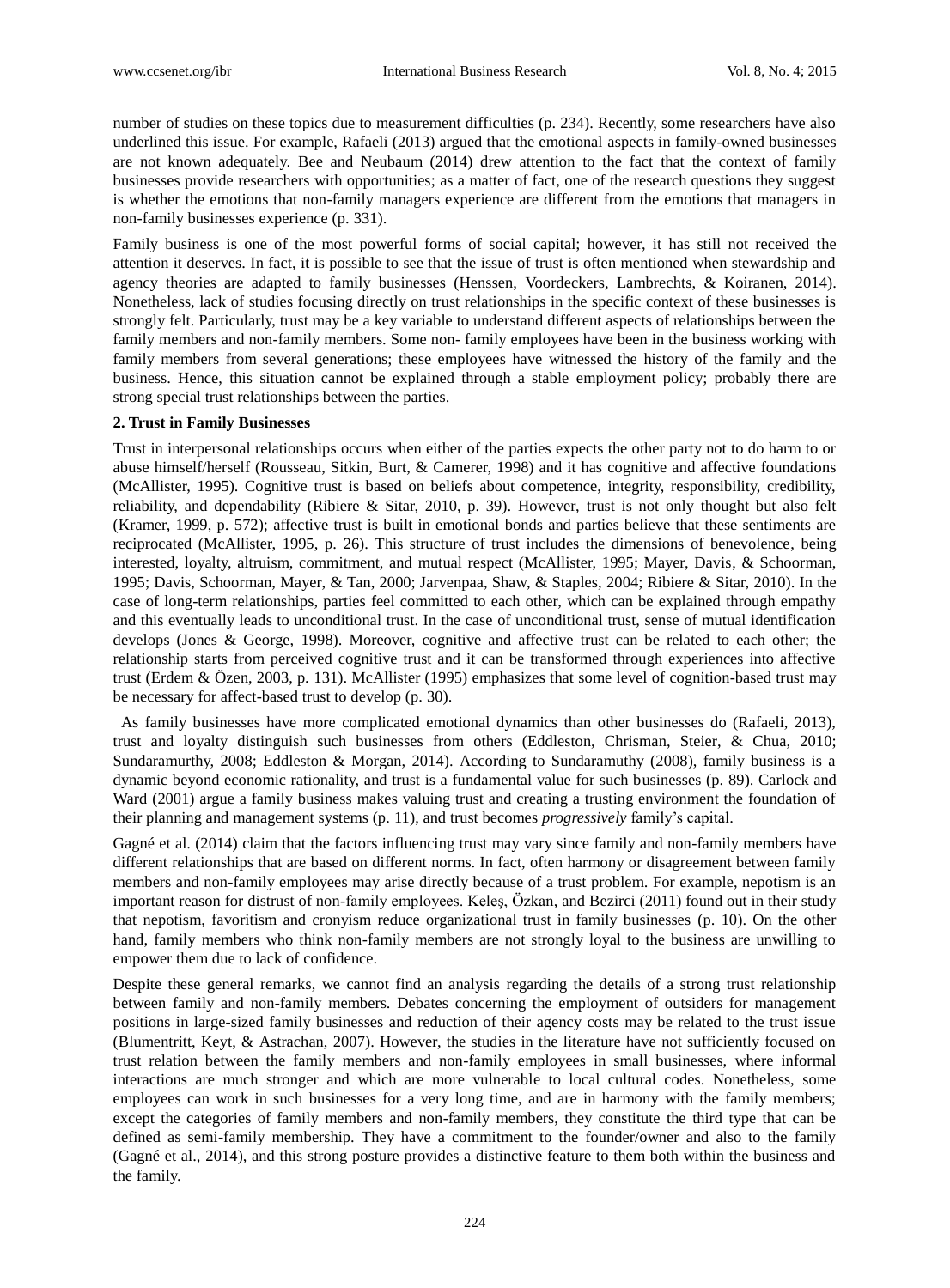The aim of this study to clarify *which characteristics and behaviors of non-family employees in SMEs enable the family members to trust them.* The findings of this research on older non-family employees in family businesses may contribute to the understanding of some behavioral dynamics in the context of SMEs.

## **3. Method**

In this research, which was designed according to the qualitative method, face-to-face interviews were held with 10 second generation family members (4 female and 6 male) who accepted to participate in the research. The participants were from 10 enterprises in different sectors (trade, manufacturing and service) in Antalya. The authors asked them the following question: "*Which characteristics of your long-standing employees who have*  been working with the 1<sup>*st*</sup> and 2<sup>*nd*</sup> generation of the family for minimum fifteen years make you trust them?" The participants were asked to share their observations, experiences, and also previous generations' experiences regarding the senior employees working for the enterprise with two generations. Then, the interview notes were transcribed and thematic analysis was performed. The main dimensions and contents of trust of family members in long-term employees were, thus, revealed.

## **4. Findings**

The participants explained in the beginning of the interviews that there is more than one non-family employee who has been working there for minimum fifteen years. However, all participants were observed to highlight mainly one specific long-standing employee during the interviews and shared their experiences with and observations about that employee indepth. The researchers did not intervene in this situation, and considered this spontaneous preference as an interesting finding of the research.

The family-members participating in the study and representing the second generation first have stated that their long-standing non-family employees have a good command of many processes in the enterprise, facilitate these processes for everyone in the enterprise and they are problem solvers. These employees have full knowledge of all events related to the business and family. Particularly they find quick solutions to the problems of family members and of the business and they function as facilitators. This *competence* makes them indispensable for the family and business:

"… *they are like 24/7 back-up … They are the first to come to my mind whenever I face a problem … I call them whenever my car breaks, and whenever I cannot find my keys …" (n. 2)*

On the other hand, they also indicated that the non-family employees mentioned in all interviews protect not only the interests and important resources of the business but also the family from other groups (internal or external). They have always stood by the side of family members throughout all the challenging times since the establishment of the enterprise. They have not even abandoned the enterprise despite the better job opportunities they have been offered outside; they have always remained loyal and faithful. This points to the fact that the non-family employees *identify* themselves with the family and enterprise:

"… *they have always been here, so we are like a family after all these years together. Both we and they feel as if we were a family: A relationship close-knit ... (6)*

*"… these people live with us.. in good times and bad times, they back us not only for the business-related matters but also to share our happiness and sadness!"(7)*

*"… they ensure the sustainability of the culture by isolating those who are not in harmony with the culture of our business …" (1)*

The family members thought that all these traits of non-family employees they mentioned under the scope of competence and identification are associated with their *personal trustworthiness*: Integrity, decency, honesty, contentedness and sincerity of these employees make them trustworthy in the eyes of family members. Family members can entrust their enterprise to these non-family employees without any concern and without any doubt:

*"… he is personally very trustworthy … my father confirms all information in the enterprises by asking his point of view … he has never disappointed us! …" (3)* 

*"… he is very contented! …" (1)*

*"… I trust him so much that he can go our home and grab the required document from any drawer!" (2)*

In summary, the findings we obtained show that the main dimensions of trust of family members in non-family employees in a family business are *competence, identification* and *personal trustworthiness*. Table 1 presents all findings collectively including the dimensions, contents of trust and characteristic verbatim from interview notes.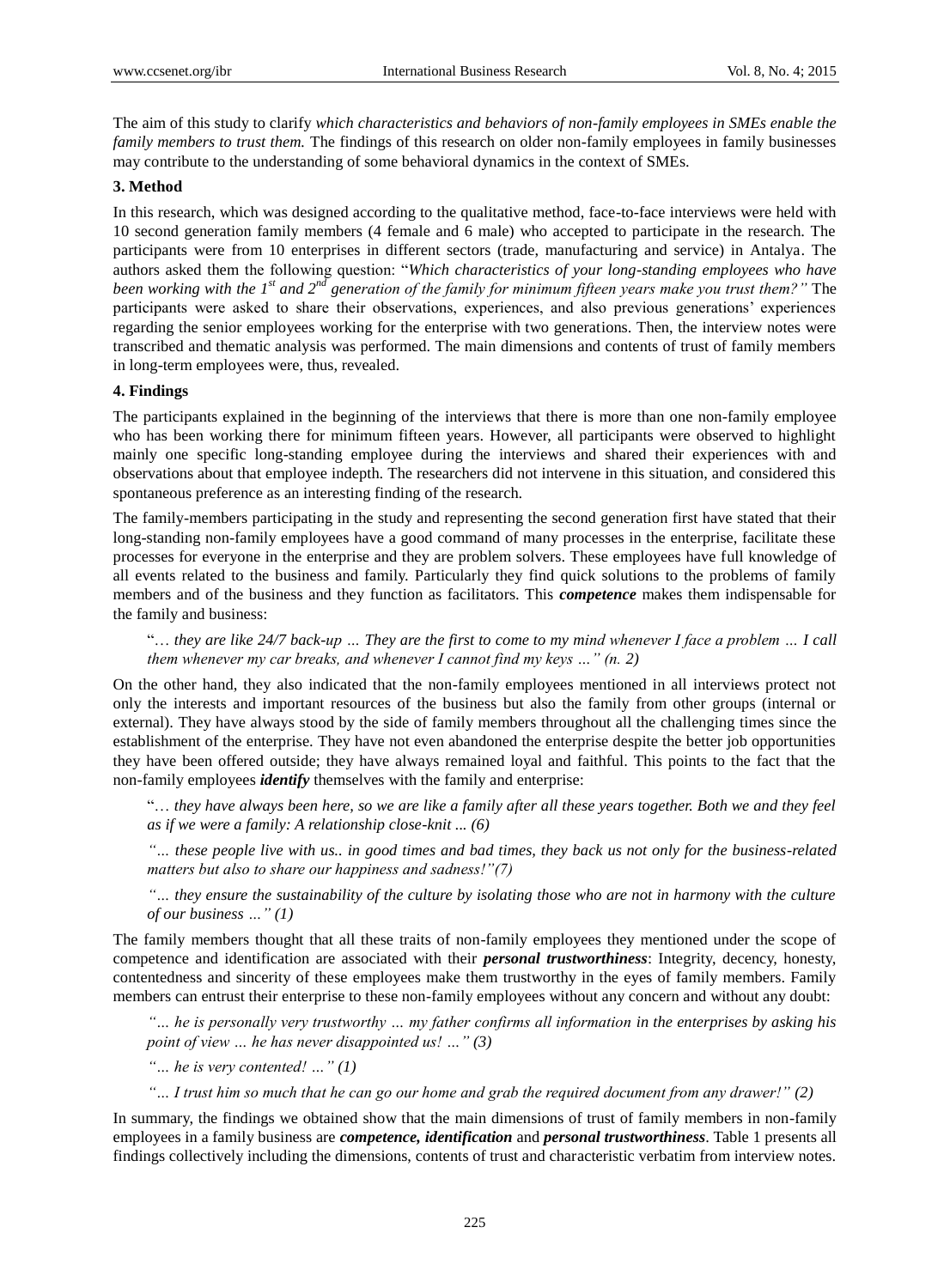# Table 1. Trust in non-family members/employees

| <b>Dimension of Trust</b> | <b>Contents</b>                                                                                                                                                                                                                                | <b>Verbatim Examples</b>                                                                                                                                                                                                                                                                                                                                                                           |  |
|---------------------------|------------------------------------------------------------------------------------------------------------------------------------------------------------------------------------------------------------------------------------------------|----------------------------------------------------------------------------------------------------------------------------------------------------------------------------------------------------------------------------------------------------------------------------------------------------------------------------------------------------------------------------------------------------|--|
| Competence                | Being<br>knowledgeable of<br>many jobs, being<br>a problem-solver<br>and getting things<br>order,<br>in<br>hardworking,<br>being disciplined,<br>finding<br>quick<br>solutions<br>to the<br>of<br>problems<br>family and firm,<br>facilitation | They assume responsibility for many things that are not defined in their terms of referencefor<br>example, they settle down many issues inside and outside the company although they are at<br>advanced age  they complete the tasks on time, they do not deal with their private issues in the<br>meantime $(1)$                                                                                  |  |
|                           |                                                                                                                                                                                                                                                | They don't have a certain job definition; he tackles the business whenever my father needs<br>someone trustworthy, someone to entrust the company with and whenever he is outside the<br>company(2)                                                                                                                                                                                                |  |
|                           |                                                                                                                                                                                                                                                | whenever my father is out, nearly all powers are granted to him of course my father is<br>informed about all processes in the shop and all decisions to be taken while he is out of the shop,<br>but we usually leave the things to him  he will take the right decision anyway (3)<br>he worked in all departments in the factory. Now the cash box of my company is entrusted to                 |  |
|                           |                                                                                                                                                                                                                                                | him.(4)<br>They have written job definitions. In addition to that, if there is something to be done although it is<br>not in his job definition, he does not hesitate to settle it down as he thinks it has to be done(5)<br>they have high job performance, they are disciplined $(6)$                                                                                                            |  |
|                           |                                                                                                                                                                                                                                                | .for example, they sell, executes the sale transaction at the public notary. He transports cash from<br>one bank to anotherever since I could remember, he has been here. He was the one who used to<br>take me from school when I was a kid and now he is still the one who sells and executes the bank<br>transactions(7)                                                                        |  |
|                           |                                                                                                                                                                                                                                                | our company is challenging, we never stopwe always have a story and we demand many<br>things from our employees, he is the one who can always meet these demands! (8).                                                                                                                                                                                                                             |  |
|                           |                                                                                                                                                                                                                                                | we hire day watchman to prevent robbery, but he sometimes says he can come if we cannot find<br>anyone for day watchman position! And never leaves the construction side unattended (9)                                                                                                                                                                                                            |  |
|                           |                                                                                                                                                                                                                                                | he knows everything about the production process; where the machines will be settled, where the<br>raw materials will come from, where they will go, how the flow will bethis knowledge of him<br>makes us efficient $(10)$                                                                                                                                                                        |  |
|                           | Protecting<br>the<br>company's<br>interests,<br>important<br>resources and the<br>family<br>against<br>others, being in<br>harmony with the<br>of<br>values<br>the<br>family,<br>being<br>loyal and faithful,<br>commitment                    | he protects all resources of the company (materials etc.), has eyes only for them, he warns the<br>other staff members about this matter $\dots(l)$                                                                                                                                                                                                                                                |  |
|                           |                                                                                                                                                                                                                                                | he checks if things are done accurately at the company whenever he finds something wrong,<br>he warns the other staff members he feels as if he was from the family (2)                                                                                                                                                                                                                            |  |
| <b>Identification</b>     |                                                                                                                                                                                                                                                | Everyone left the company in hard times, but this foramen was always with us. He always<br>protected and took care of our interests against the others. But I remember the times when he<br>was not paid for months (3).                                                                                                                                                                           |  |
|                           |                                                                                                                                                                                                                                                | They are in harmony with the company's culture In fact, those who do not adapt to the culture<br>leave the company in short time $\dots(4)$                                                                                                                                                                                                                                                        |  |
|                           |                                                                                                                                                                                                                                                | at a certain point after many years, they assume the ownership of the company more than we do.<br>For example, if a storm breaks out at night and rained cats and dogs, he comes to the company<br>and turns off the alarm, checks if there is any damage and then goes back home (5)                                                                                                              |  |
|                           |                                                                                                                                                                                                                                                | I think they are very loyal. From my perspective, sometimes I put myself into their shoes and ask<br>myself if I would work at the company as long as they did. I think they feel attached. They<br>embrace the company to a great extent.  for example, he knows the company's history because<br>he has been in that history $\ldots$ he tells the history to the new staff members $\ldots$ (6) |  |
|                           |                                                                                                                                                                                                                                                | As we have been working with him for a very long time, our code of conduct is their code of<br>conduct. I even think their code of conduct has reflections on our code of conduct. (7)                                                                                                                                                                                                             |  |
|                           |                                                                                                                                                                                                                                                | he was assigned to a very minor post, but now he knows all our price lists, they know our<br>temper  It means they belong to this enterprise $(8)$                                                                                                                                                                                                                                                 |  |
|                           |                                                                                                                                                                                                                                                | he doesn't hesitate to perform the tasks although they are not specified in his job definition he<br>makes sacrifices if required by the business (9)                                                                                                                                                                                                                                              |  |
|                           |                                                                                                                                                                                                                                                | the company's affairs are above all other things for him, he does not even give time off to<br>employees unless they have important excuses $(10)$                                                                                                                                                                                                                                                 |  |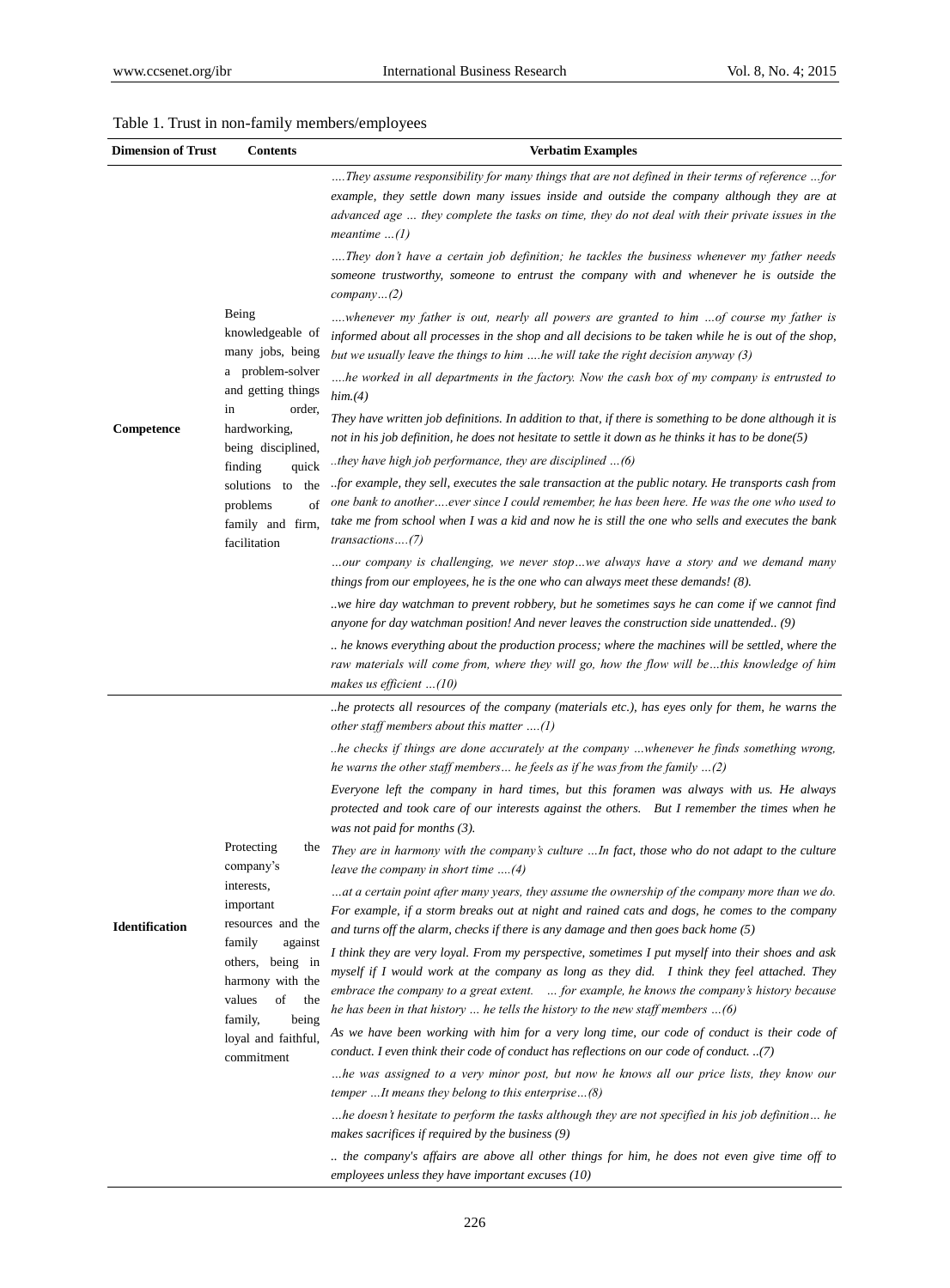| Honesty,<br>truthfulness,<br><b>Trustworthiness</b><br>frankness.<br>sincerity,<br>contentedness | they both do their job well and they are honest, trustworthy, altruist (1)                                                                                                                                                                                                                                                                                                                 |                                                                                                                                                                                                                             |
|--------------------------------------------------------------------------------------------------|--------------------------------------------------------------------------------------------------------------------------------------------------------------------------------------------------------------------------------------------------------------------------------------------------------------------------------------------------------------------------------------------|-----------------------------------------------------------------------------------------------------------------------------------------------------------------------------------------------------------------------------|
|                                                                                                  | They haven't done anything to betray our trust for so many yearsotherwise it wouldn't last so<br>long, they neither did something behind our back nor did they steal any money from us. If they had<br>wanted, they could have done so because they carry lots of money For example, if I give him<br>100 liras to buy something, he gives me back 5 liras if he spends 95 liras of it (2) |                                                                                                                                                                                                                             |
|                                                                                                  |                                                                                                                                                                                                                                                                                                                                                                                            | my father gives the credit card to him for his spending, he can do anything he wants, but he<br>spends only as much as he needs $\ldots$ he is trusted fully. (3)                                                           |
|                                                                                                  |                                                                                                                                                                                                                                                                                                                                                                                            | He has the keys of my cash box, but he does not mind being inspected. When he is inspected, he<br>can give a report, give an account; when he makes a mistake, he can admit it, he is an exemplary<br>fellow companion (4). |
|                                                                                                  |                                                                                                                                                                                                                                                                                                                                                                                            | I trust him so much that I can give the key of the cash box to him In all these years, he has<br>never abused it $(5)$                                                                                                      |
|                                                                                                  | We have never seen anything he did to betray our trust. We've never experienced anything like<br>cheating, corruption and as such $(6)$                                                                                                                                                                                                                                                    |                                                                                                                                                                                                                             |
|                                                                                                  | Trust between us has been tested for many timesthey managed to get through such tests.(7)                                                                                                                                                                                                                                                                                                  |                                                                                                                                                                                                                             |
|                                                                                                  | I have never heard him saying that his salary is not enough(8)                                                                                                                                                                                                                                                                                                                             |                                                                                                                                                                                                                             |
|                                                                                                  | we have tested them many times sometimes without being noticed and sometimes explicitly, we<br>have never observed any abuse (9)                                                                                                                                                                                                                                                           |                                                                                                                                                                                                                             |
|                                                                                                  | Colloquially, he does an errand. If the car is to be sent for technical inspection, he can go, we<br>entrust him with our keys and everything. He has never abused us. He works as if he were our<br>hand. $(10)$                                                                                                                                                                          |                                                                                                                                                                                                                             |

Furthermore, the second generation family members participating in the research strongly emphasized that long-standing employees have always been rewarded by the founders and all family members for their loyalty and faithfulness and they have always been protected by the family. The family members give close attention to their needs and problems because they consider them as part of the family:

*"… we know all their families and characteristics. Their problems and needs are observed closely; their needs, if any, are met … we are like a family here … (1)*

*"his daughter and nephew also work with us … I recently heard something interesting: they used my father's car as the wedding car for his brother, ... (2)… among all employees, he's like a family member … they call my dad grandfather ... and I call him uncle …*

*"… I think my father was like an older brother and father to him….we even feed the rabbit at the enterprise that his kid could not feed at home … He's like someone from the family (3)*

*"… they are my family … we see each other more than we see our spouses or kids … I note on my agenda and follow their special days (4)*

*"We have a sort of family setting here … We have a team that gets the ownership of our business more than we do … These employees think this enterprise is an assurance for them. I mean, they have the perception that when something bad happens to them, the enterprise will back them ... (5)*

*"We know their families; we come together on special days like weddings and funerals. … We don't see each other at weekends …but we have a warm relationship, we are like a family … the reason why they work with us for so long is because my father has a humanist attitude … he values them … (6)*

*"… they have been working here since the time of my grandfather … we know their families … we know where they live, their mothers, fathers, pedigrees. … I mean, they are like family members. (7)*

*… I'm like brother to the employees (10)*

However, it was understood that the informal and close relationships between the family members and non-family employees are restricted to the relationships within the enterprise. These relationships do not turn into sincerity or friendship relation that can be maintained outside the enterprise:

*"… we have limited interaction outside; … because otherwise it would be perceived as inequality by other employees or they may have a different self-perception…" (1)*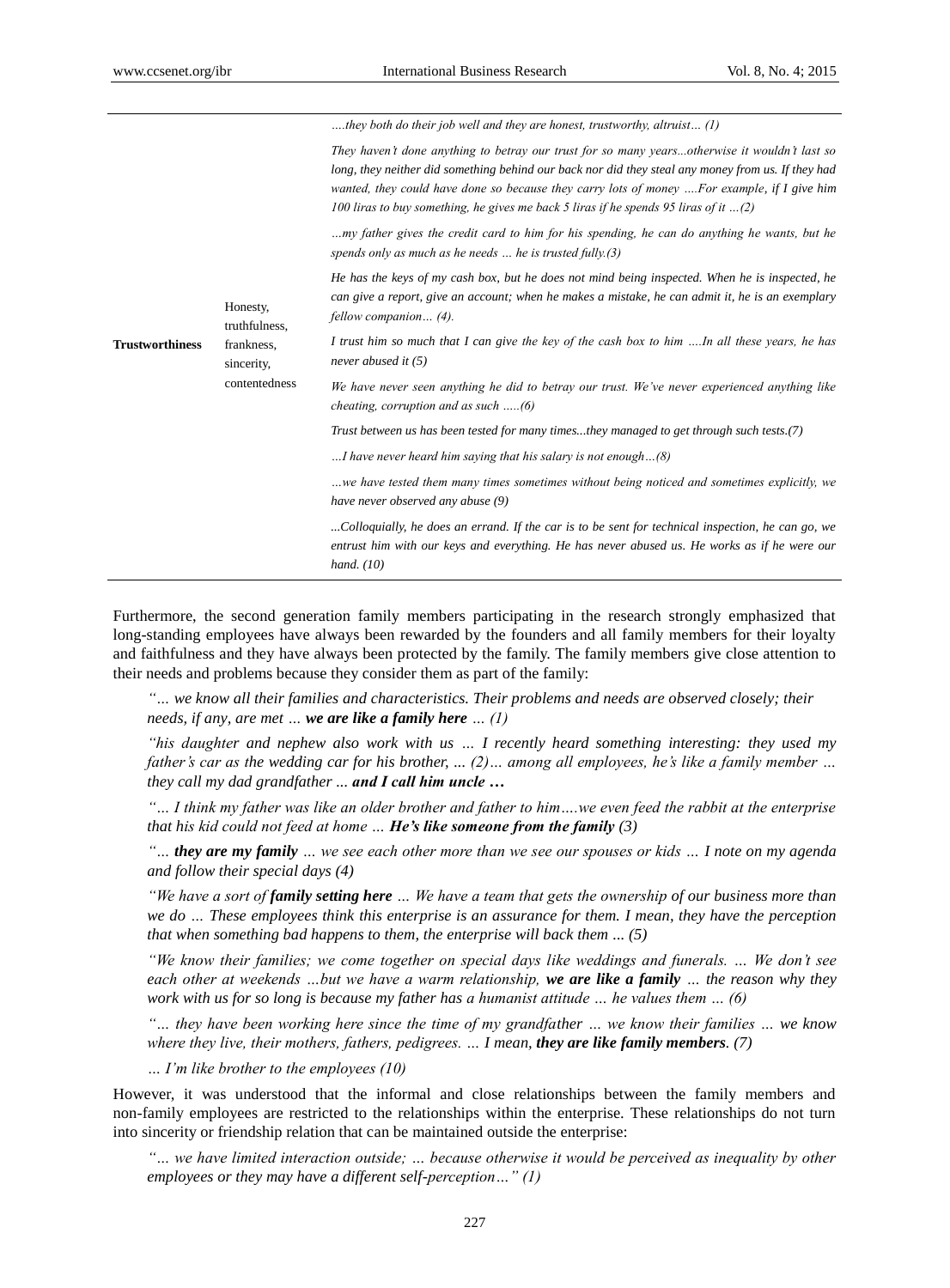*"… we have an edge when it comes to visits at home …"* (*3)*

*"I try not to miss their weddings, funerals and births but other than that I try to avoid family visits." (4)*

*"... we don't live inseparably outside. We don't have that kind relationship in the sense of socializing outside, visiting families at home*" *(5)*

*"… we come together on special days. But we don't meet at weekends or at another time" (6)*

*… No, we don't see each other outside. At least I don't like such things. But when there is a funeral or wedding, we pay a visit to them. (9)*

*"... We definitely visit them on their happy days, sad days to share their feelings. However, we don't see each other outside with the whole family members" (10)*

According to all findings, trust relationship between family members and non-family employees in small and medium sized family businesses develop and mutually get stronger in the course of time. Family members trust their long-standing employees and similarly the employees trust the family. This relationship, which has a long history, gradually turns into *mutual loyalty* with a strong emotional content and informal relationships are usually protected by the boundaries of business.

#### **5. Discussion and Conclusion**

Family-owned businesses are organizations that generate a specific behavioral pattern because the economic and social structures are intertwined. Sieger, Bernhard, and Frey (2011) refer to many studies and state that family-owned businesses are often known for characteristics such as paternalistic–autocratic rule, founder-centric cultures, lack of delegation, in-group and out-group perceptions of non-family employees, altruism, and nepotism (p. 78). These characteristics distinguish family businesses from non-family businesses. Since the family members are in the owner or employee positions, they are subject to an organizational culture where family and business values are fused. Particularly the small and medium sized family businesses have a strong informal structure, flexible business practices, lower formalization levels (Kok, Uhlaner, & Thurik, 2003), which differentiate them from not only non-family businesses but also large sized family businesses with respect to their emotional and social codes. Zellweger and Astrachan (2008) stated that in collectivist cultures owners display higher levels of emotional value than owners in individualistic cultures (p. 356). Furthermore, Lee (2006) found out that parentalism is often extended to nonfamily employees, promoting a sense of stability and commitment to the enterprise among all employees (p. 105).

LaChapelle and Barnes (1998) argue that high trust relationship with non-family employees is a requirement for the performance and sustainability of the enterprise. Jimenez, Martos, and Jimenez (2015) assert that there is higher trust, participation and better business climate in family businesses as they have better social relations than the other enterprises. They consider these elements as the determinants of the organizational harmony. Most of the time, the reputation and trustworthiness of the founder also influence the internal and external trust perceptions about the enterprise. The content of trust varies in this type of enterprises across relationships between the family members and staff; enterprise and the suppliers; customers and the other environmental actors. It also plays a critical role in succession. Despite its importance to this extent, trust in family businesses is not studied thoroughly within the context of organizational relationships. Gagné et al. (2014) state that few studies in the context of family business have focused on trust and justice (p. 650). However, trust has a multifaceted and complicated structure; therefore, it should specifically be analyzed based on the relationship. Eddleston and Morgan (2014) note that trust, commitment and closely-knit relationships are critical for the sustainability of family businesses and they need to be studied from the perspective of processes, antecedents and consequences of phenomena.

Relationship between family members and non-family employees, which forms one of the characteristics of family businesses, is rather regarded as a potential of conflict; particularly nepotism is a cause of distrust by the non-family employees. However, family businesses also have strong and positive relationships. Especially in SMEs, some employees are as old as the history of the enterprise and have worked in harmony with members of several generations for a long time. This relationship is special and different from the relationship of the family with the other non-family members in the enterprise.

This study specifically focused on the trust relationship between the family members and the non-family employees working for a long time with at least two generations in small and medium sized enterprises. The sample of the research included ten SMEs and face-to-face interviews were held with the second-generation family members of these enterprises. The participants shared the perceptions of the family about the employees who have been working for a long time with the family. First of all, it can be claimed that the experiences are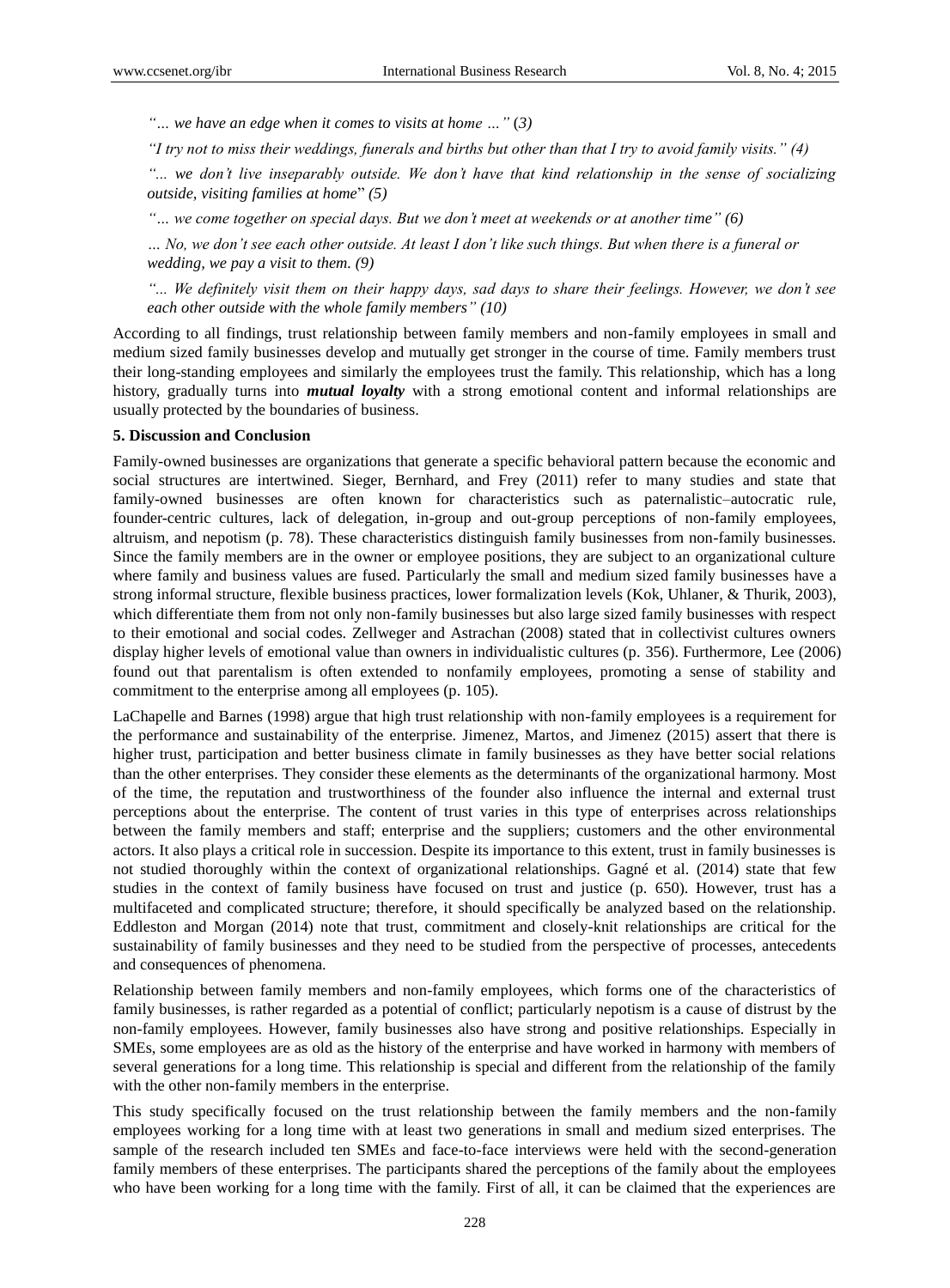similar across the ten enterprises. It is noteworthy that although there is more than one non-family employee who has been working for minimum fifteen years, there are not so many of them who gain the whole trust of the family. There are only a few employees who are critically important to each enterprise and have become a part of the organizational culture. Family members explain their trust in these employees with *competence, identification* and *personal trustworthiness*.

It is remarkable that the competence of non-family employees has a content that is specific to the family business. These employees are not formally top managers. However, they have acquired a wide and flexible range of duties and responsibilities in time. These people are aware of things going on in the enterprise, observe the events and other employees, facilitate the work for the family, lead problem-solving processes. In brief, they are the hands of the family. They are cure-all men for the family. That is probably why the participants concentrated specifically on one of the longstanding employees during the interview.

Family members find these employees loyal and trustworthy on the basis of their observations and experiences in many years. They have tested their honesty, truthfulness and contentedness for many times. As they are trustworthy, these employees have a high personal reputation in the eye of the family members. This finding is consistent with the research findings of Ramos, Man, Mustafa, and Ng (2014, p. 307) who argued that in small sized family businesses that provide long-term employment and security to their employees, such employees develop a strong sense of obligation and reciprocity towards the organization and the family rather than just doing what is written in their terms of reference. Their commitment has been defined in the literature as psychological ownership. Psychological ownership makes one feel as if s/he was the owner of a place and this feelings helps a person to express her/his own identity; it creates a sense of having a place (Pierce, Kostova, & Dirks, 2001). Sieger et al. (2011) emphasize that long-term tenure enables long-standing employees to feel as if they were from the family, creates in-group perception and develops psychological ownership (p. 80). Addae-Boateng, Xiao, and Brew (2014) state that loyal employees commit themselves to the enterprise as if they were the owners and they stay with the enterprise through good times and through bad times even if their income is low (p. 16).

In addition, a human and social phenomenon, trust has culture-specific codes. Hofstede, Fritz, Canavari, Oosterkamp, and Sprundel (2010) conducted a study to develop a detailed trust typology and argued that trust is a culture-specific phenomenon because the societies are different from one another. Erdem and Aytemur (2014) conducted a study on the Turkish business organizations and demonstrated that the cultural tendencies in a trust relationship might change the expectations of parties. They found out that the dimensions of trust in the subordinates include competence and honesty. In fact, the dimensions of trust in the longstanding employees in family businesses also support those findings.

Turkey is among the societies with low social capital and low trust according to the results of some studies (Uğuz, Örselli, & Sipahi, 2011). This means that trust is trapped within in-groups and trust relationship cannot be easily established with people outside the group. As a matter of fact, mutual trust and loyalty between the family members and non-family employees show that they are together forming an in-group. In addition, the fact that family members consider the non-family employees as part of the family also points to the creation of an in-group within business context. Furthermore, the studies regarding Turkish organizations have revealed strong evidence for paternalist leadership behavior (Aycan et al., 2000; Pasa, Kabasakal, & Bodur, 2001; Berkman & Ozen, 2008). The family members participating in our study also stated that they always protect the long-standing employees together with their families and pay close attention to them. This finding is consistent with benevolent paternalism expressed by Aycan et al. (2000) and Paşa et al. (2001). On the other hand, the fact that family members keep long-standing employees at their arm's length and do not maintain such relationship outside the enterprise is an indication of the perception of power distance. Turkey is among the countries that have high power distance (Hofstede, 1985; Berkman & Ozen, 2008) and it is important to maintain vertical relationships and power distance in such cultures (Sargut, 2010).

In conclusion, even though this study had a small sample, it provides some clues that the trust relationship between the long-standing non-family members and the family members in family-owned SMEs is a special type of relationship. Yet, there are also some limitations in this study. Most importantly, the findings are limited to the perceptions of family members who participated in the study and the perceptions of non-family employees were not asked. This is a preliminary study and the authors are planning to analyze trust in further studies based on the perceptions of both parties. They think that both parties should confirm that trust is a mutual relationship.

Moreover, close trust relationship that makes the non-family employees perceived as if they were from the family is a more common phenomenon in small and medium sized enterprises, where the informal characteristic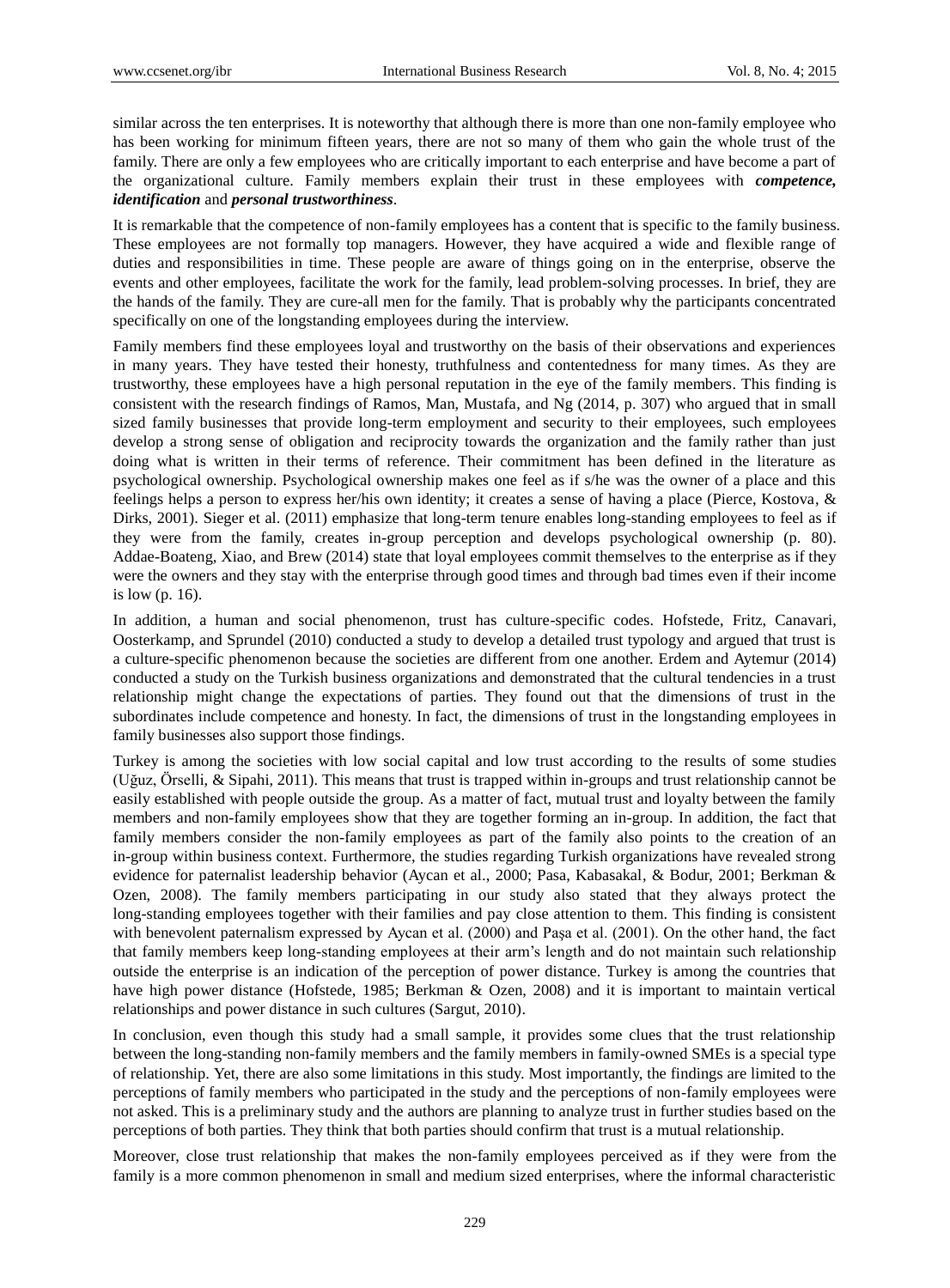of trust relationship is more dominant. As the enterprise size gets larger and the number of outsiders increases, can it also develop a trust relationship with a similar content? This may be suggested as a research question. In the literature, it is known that stewardship theory focuses on outsider managers who are committed to the enterprise (Davis et al., 2000; Miller & Miller, 2006; Blumentritt et al., 2007). Henssen et al. (2014) emphasize that in studies on family-owned businesses, it is a traditional trend to focus on loyal, committed and protective CEOs who display responsible behavior and altruism toward family members (p.216). However, stewards are not often top managers in small and medium sized enterprises. Therefore, if stewardship theory also focuses on the phenomenon of stewards specific to small and medium sized enterprises, it may provide original contributions to the literature on family-owned businesses.

Finally, it should also be noted that the trust relationship between the non-family employees themselves was not studied. In fact, this relationship may also create an interesting trust structure. Particularly whether the relationship between the longstanding employees (who are perceived by the family as deputies) and other non-family members creates a trust relationship or not may be an interesting research question. The following questions are worth studying: Does their affinity to the family weaken their relationships with the other employees? Or to what extent do the longstanding employees represent the non-family members before the family? If they assumed such catalyst role, would the trust perception of the family about the longstanding employees change? In conclusion, many behavioral questions concerning trust that are emphasized or could not be emphasized in this study are pending to be studied within the context of family-owned businesses. Particularly small and medium sized family-owned businesses have a rich relationship context. Thus, they offer valuable research opportunities to researchers of organizational behavior.

#### **References**

- Addae-Boateng, S., Xiao, W., & Brew, Y. (2014). Governance issues in family businesses: The views of family-member-employees, non-family-member-employees and management. *International Journal of Economics, Commerce and Management, 2*(12), 1-28.
- Aycan, Z., Kanungo, R. N., Mendonca, M., Yu, K., Deller, J., Stahl, G., & Khursid, A. (2000). Impact of culture on human resource management practices: A ten country comparison. *Applied Psychology: An International Review, 49*, 192-220. http://dx.doi.org/10.1111/1464-0597.00010
- Bee, C., & Neubaum, D. O. (2014). The role of cognitive appraisal and emotions of family members in the family business system. *Journal of Family Business Strategy, 5*(3), 323-333. http://dx.doi.org/10.1016/j.jfbs.2013.12.001
- Berkman, Ü., & Özen, Ş. (2008). Culture and management in Turkey: State-dependency and paternalism in transition. In: E. Davel, D. Jean-Pierre, & C. Jean-François (Eds.), *Gestion en contexte interculturel: Approches, problématiques, pratiques et plongées*. Québec, Presse de l'Université Laval et Télé-université (UQAM).
- Bhat, M. A., Shah, J. A., & Baba, A. A. (2013). A literature study on family business management from 1990 to 2012. *Journal of Business and Management, 7*(6), 60-77.
- Blumentritt, T. P., Keyt, A. D., & Astrachan, J. H. (2007). Creating an environment for successful nonfamily CEOs: An exploratory study of good principals. *Family Business Review, 20*(4), 321-335. http://dx.doi.org/10.1111/j.1741-6248.2007.00102.x
- Campopiano, G., De Massis, A., & Chirico, F. (2014). Firm philanthropy in small- and medium-sized family firms: The effects of family involvement in ownership and management. *Family Business Review, 27*(3), 244-258. http://dx.doi.org/10.1177/0894486514538450
- Carlock, R. S., & Ward, J. L. (2001). *Strategic planning for the family business.* New York: Palgrave pub. http://dx.doi.org/10.1057/9780230508750
- Davis, J., Schoorman, D., Mayer, R., & Tan, H. (2000). The trusted general manager and business unit performance: Empirical evidence of a competitive advantage. *Strategic Management Journal, 21*, 563-576. http://dx.doi.org/10.1002/(SICI)1097-0266(200005)21:5<563::AID-SMJ99>3.0.CO;2-0
- Eddleston, K. A., & Morgan, R. M. (2014). Trust, commitment and relationships in family business: Challenging conventional wisdom. *Journal of Family Business Strategy, 5*(3), 213-216. http://dx.doi.org/10.1016/j.jfbs.2014.08.003
- Eddleston, K. A., Chrisman, J. J., Steier, L. P., & Chua, J. H. (2010). Governance and trust in family firms: An introduction. *Entrepreneurship Theory and Practice, 34*(6), 1043-1056.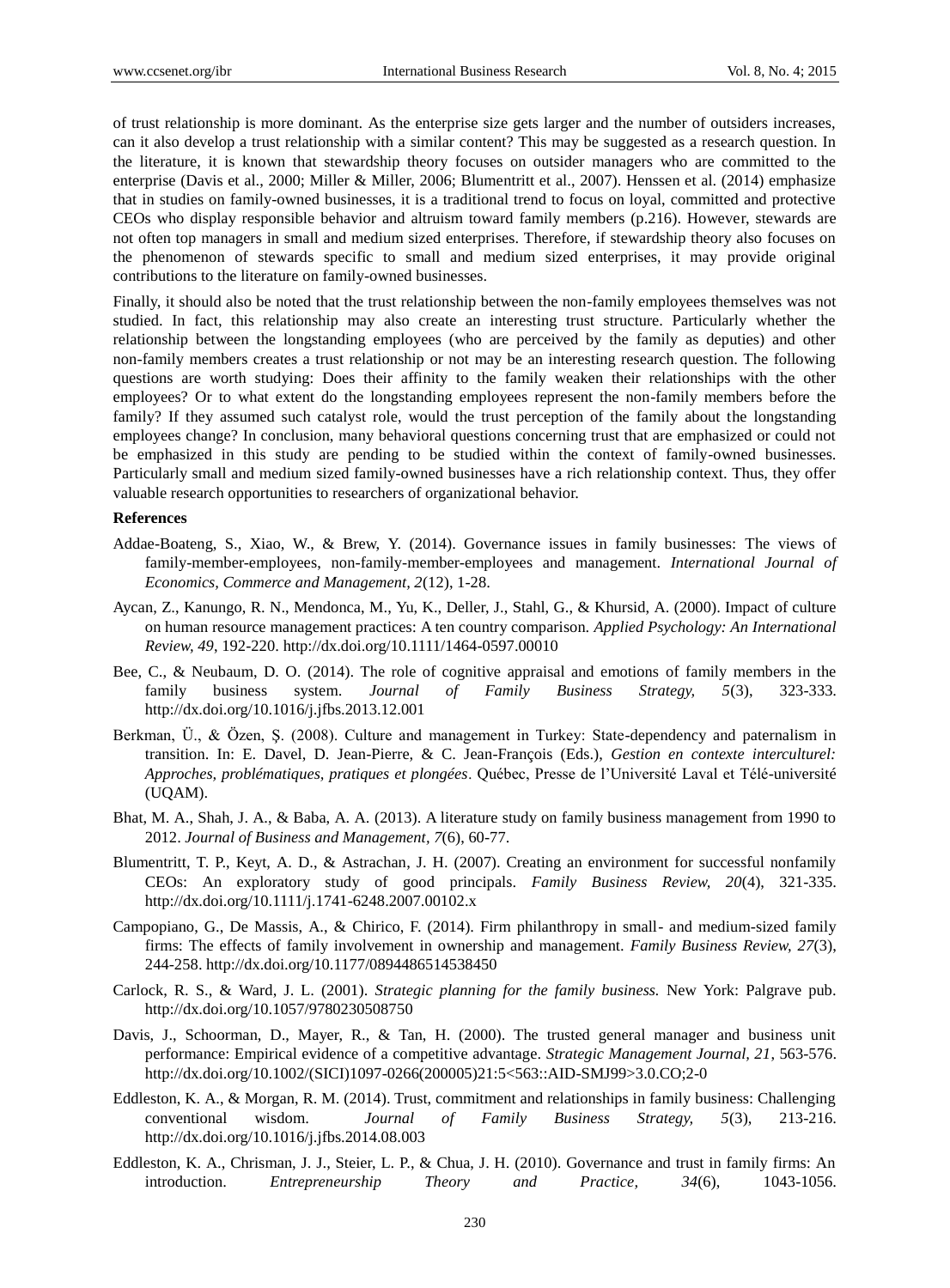http://dx.doi.org/10.1111/j.1540-6520.2010.00412.x

- Erdem, F., & Aytemur, J. (2014). Context-specific dimensions of trust in manager, subordinate and co-worker in organizations. *Journal of Arts & Humanities, 3*(4), 28-40.
- Erdem, F., & Özen, J. (2003). Cognitive and affective dimensions of trust in developing team performance. Team *Performance Management: An International Journal, 9*(5/6) 131-135. http://dx.doi.org/10.1108/13527590310493846
- Gagné, M., Sharma, P., & De Massis, A. (2014). The study of organizational behaviour in family business. *European Journal of Work and Organizational Psychology, 23*(5), 643-656. http://dx.doi.org/10.1080/1359432X.2014.906403
- Henssen, B., Voordeckers, W., Lambrechts, F., & Koiranen, M. (2014). The CEO autonomy–stewardship behavior relationship in family firms: The mediating role of psychological ownership. *Journal of Family Business Strategy, 5*(3), 312-322. http://dx.doi.org/10.1016/j.jfbs.2014.01.012
- Hofstede, G. (1985). The interaction between national and organizational value systems. *Journal of Management Studies, 22*(4), 347-357. http://dx.doi.org/10.1111/j.1467-6486.1985.tb00001.x
- Hofstede, G., Fritz, M., Canavari, M., Oosterkamp, E., & Sprundel, G. (2010). Towards a cross-cultural typology of trust in B2B food trade. *British Food Journal, 112*, 671-687. http://dx.doi.org/10.1108/00070701011058226
- Jarvenpaa, S. L., Shaw, T. R., & Staples, D. S. (2004). Toward contextualized theories of trust: The role of trust in global virtual teams. *Information Systems Research, 15*(3), 250-267. http://dx.doi.org/10.1287/isre.1040.0028
- Jimenez, M. C. R., Martos, M. C. V., & Jimenez, R. M. (2015). Organisational harmony as a value in family businesses and its influence on performance. *Journal of Business Ethics, 126*(2), 259-272. http://dx.doi.org/10.1007/s10551-013-1941-6
- Jones, G. R., & George, J. M. (1998). The experience and evolution of trust: Implications for cooperation and teamwork. *Academy of Manag*ement Review, *23*(3), 531-546.
- Keleş, H. N., Özkan, T. K., & Bezirci, M. (2011). A study on the effects of nepotism, favoritism and cronyism on organizational trust in the auditing process in family businesses in Turkey. *International Business & Economics Research Journal, 10*(9), 9-16.
- Kok, D. J., Uhlaner, L. M., & Thurik, R. (2003). *Human resource management with small firms: Facts and explanations*. ERIM Report Series Reference No. ERS-2003-015-STR. Retrieved from http://papers.ssrn.com/sol3/papers.cfm?abstract\_id=411655
- Kramer, R. M. (1999). Trust and distrust in organizations: Emerging perspectives, enduring questions. *Annual Review of Psychology, 50*, 569-598. http://dx.doi.org/10.1146/annurev.psych.50.1.569
- LaChapelle, K., & Barnes, L. B. (1998). The trust catalyst in family-owned businesses. *Family Business Review, 11*(1), 1-17. http://dx.doi.org/10.1111/j.1741-6248.1998.00001.x
- Lee, J. (2006). Family firm performance: Further evidence. *Family Business Review, 19*(3), 103-114. http://dx.doi.org/10.1111/j.1741-6248.2006.00060.x
- Mayer, R. C., Davis, J. H., & Schoorman, F. D. (1995). An integrative model of organizational trust. *Academy of Management Review, 20*(3), 709-734.
- McAllister, D. J. (1995). Affect-and cognition-based trust as foundations for interpersonal cooperation in organizations*. Academy of Management Journal, 38*(1), 24-59. http://dx.doi.org/10.2307/256727
- Miller, D., & Miller, I. L. (2006). Family governance and firm performance: Agency, stewardship, and capabilities. *Family Business Review, 19*(1), 73-87. http://dx.doi.org/10.1111/j.1741-6248.2006.00063.x
- Pasa, S. P., Kabasakal, H., & Bodur, M. (2001). Society, organisations, and leadership in Turkey. *Applied Psychology: An International Review, 50*, 559-589. http://dx.doi.org/10.1111/1464-0597.00073
- Pierce, J. L., Kostova, T., & Dirks, K. T. (2001). Toward a theory of psychological ownership in organizations. *The Academy of Management Review, 26*(2), 298-310.
- Rafaeli, A. (2013). Emotion in organizations: Considerations for family firms. *Entrepreneurship Research Journal, 3*(3), 295-300. http://dx.doi.org/10.1515/erj-2013-0061